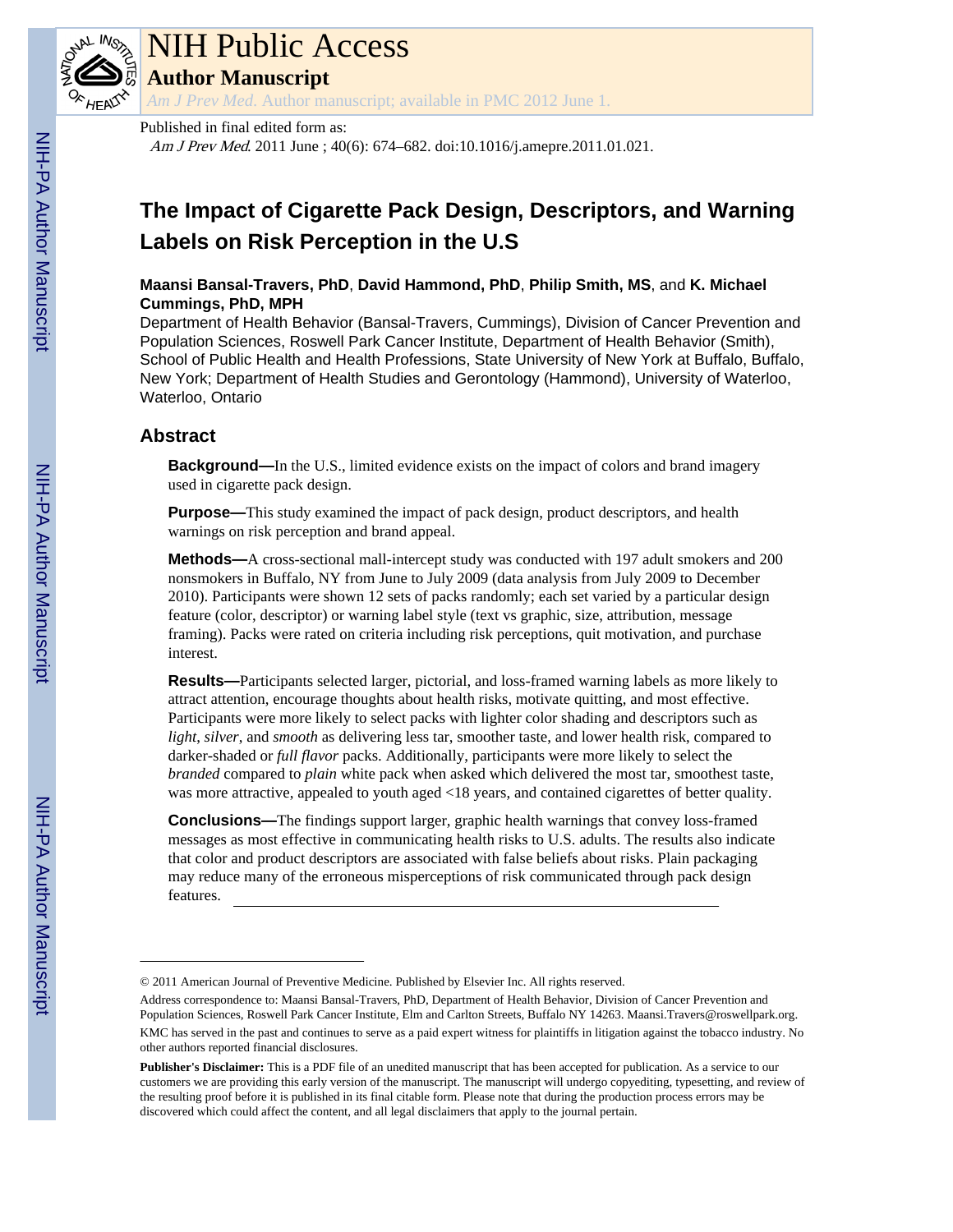#### **INTRODUCTION**

Cigarette packaging serves as a critical marketing tool for the tobacco industry.<sup>1–4</sup> In addition to promoting brand appeal and linking to other forms of marketing, packaging can also provide reassurance to health concerned smokers. The "Family Smoking Prevention and Tobacco Control Act" (FSPTCA), passed in 2009, gave the U.S. Food and Drug Administration (FDA) authority to regulate tobacco products.<sup>5</sup> New regulation prohibits tobacco companies from manufacturing cigarette packs labelled with terms such as "light," "mild," or "low" because these descriptors are misleading.<sup>5, 6</sup> However, there is growing evidence that other elements of package design also have the potential to mislead smokers. For example, consumers in the UK and Canada perceive cigarettes in lighter color packs as less harmful and easier to quit compared to cigarettes in darker packages.<sup>3, 7</sup>

These studies also found that smokers in the UK and Canada associate "descriptors" in the name of brands, such as "smooth," with reduced harm. In the U.S., while there is considerable evidence that brands labelled as "light" and "mild" are perceived as less harmful, $8-12$  there is relatively little evidence on perceptions of other descriptors or the impact of colors and brand imagery. Given that several tobacco manufacturers in the U.S. have altered their packs to comply with the ban on "light" and "mild" descriptors, it is imperative to understand how the revised pack designs will be perceived by consumers.

In response to the WHO FCTC treaty<sup>13, 14</sup>, more than two dozen countries have implemented prominent health warnings on the front and back of packages that include graphic pictures to communicate risk. Previous research suggests that the use of pictures and increases in the size of health warnings enhances their effectiveness with respect to perceptions of risk and cessation-related behaviors.<sup>3, 7, 13, 15–18</sup> In the U.S., the four textbased warnings that rotate and are printed on the side panel of a cigarette pack have not changed since 1985. The FSPTCA specifies that nine warning statements appear on cigarette packs, with an increase in warning label size to 50% of the pack face and the inclusion of graphic images alongside the text, within 39 months of enactment.<sup>5</sup>

The current study sought to examine the impact of cigarette pack design and pictorial health warnings among U.S. adults. Based on the findings from studies conducted in Canada, Australia, and the UK,<sup>3, 7, 13, 16, 19, 20</sup> it was hypothesized that larger, graphic warning labels would be rated as more effective in deterring smoking as compared to smaller text-based warnings in samples of U.S. adult smokers and nonsmokers. It was also hypothesized that both smoker and nonsmoker perceptions about the strength of product and its health risks would be influenced by package color and descriptors.

#### **METHODS**

#### **Study Population and Methods**

The study population included 197 adult smokers and 200 adult nonsmokers recruited through a cross-sectional mall-intercept survey conducted in Buffalo, New York between June and July 2009; data were analyzed from July 2009 to December 2010. This study was approved by the Roswell Park Cancer Institute IRB to safeguard the rights of all participants. Participants were aged  $\geq 18$  years who were currently U.S. residents and were able to read and write in English. Eligible participants who consented were asked a series of questions about their tobacco use behaviors, knowledge and beliefs about smoking, and demographic characteristics. After completing the baseline survey, participants were asked to view a series of cigarette packages, one set at a time. Participants were allowed to pick up and review the packs if they wanted and then were asked four to eight questions about each set. Participants were asked to review a total of 12 sets of cigarette packages presented to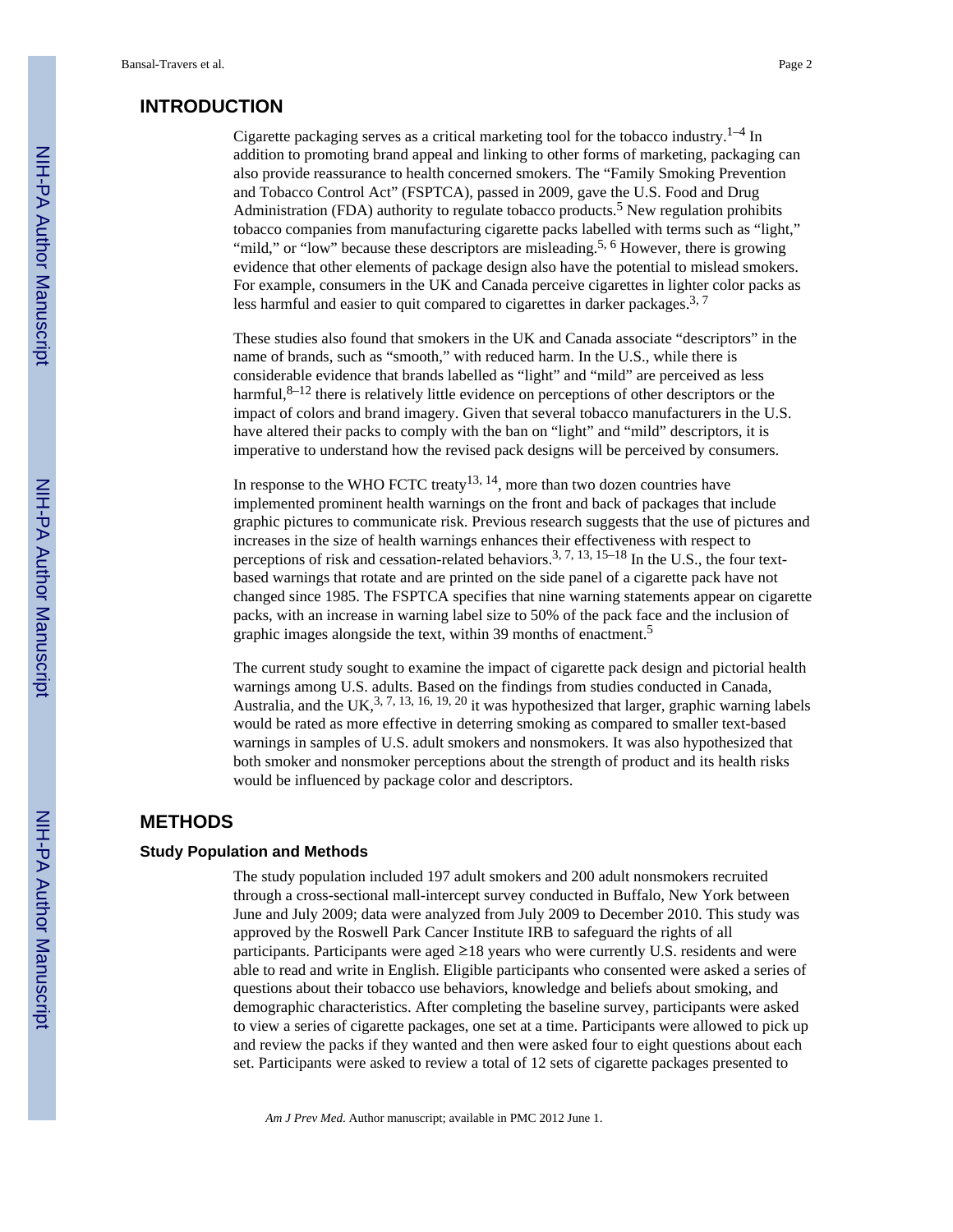them in randomized order. After completing all 12 pack selections, participants were compensated with a \$10 gift card to use in the mall.

#### **Cigarette Packages**

Cigarette packages were designed specifically for this study with a fictitious brand name. The rationale for creating new packs was twofold: (1) it allowed variation in individual elements of the design while keeping all other elements constant; and (2) it avoided using existing brand names of cigarettes sold in the U.S. market today, which could influence responses by participants who would feel a sense of brand loyalty when viewing the study packs. The packs created for this study were printed on high-quality white cardstock paper, folded in the same manner as a typical pack of cigarettes sold in the U.S.

Figure 1 shows the 12 sets of cigarette packs tested in this study. Each set of packs presented to participants were identical except for the single characteristic that was manipulated. Four specific features of the health warning label were varied in the study: two pairs presented a health warning in *graphic* vs *text format*; two pairs presented a health warning in *gain* vs *loss-framing text style*; one set of three packs included labels that varied by *size* of graphic warning label (*30% on front of all packs; 30%* vs *50%* vs *100% on back of packs*); and one set of three packs included labels that varied by *source attribution* of the health warning message (*Surgeon General* vs *FDA* vs *none*). The *graphic* vs *text* health warning messages were formatted to cover 30% of the pack face, front and back, using text included in the new FSPTCA law, with a graphic that is currently used to express a similar message on other health warning labels around the world.

Six pack design characteristics were manipulated in this study: *full flavor* vs *light*, *full flavor* vs *smooth*, *full flavor* vs *silver*, *10* vs *6*, shading of pack color (dark blue vs light blue), and a plain packaging version with one *branded* pack vs a *plain* pack with no color or brand imagery. Each package displayed the same health warning—a current U.S. health warning that is text-based and printed on the side of the pack.

#### **Pack Selections**

Specific questions asked of participants when making pack selections are available in Appendix A (available online at www.ajpm-online.net). Participants were encouraged to select one of the packages in the set as a response for each question; all other responses provided were recorded and considered missing values for analyses.

#### **Statistical Analysis**

All analyses were conducted using SPSS statistical analysis software, version 14.0 (Chicago, IL). Analysis of the data was conducted from July 2009 through December 2010. Chi-square statistics were used to test for significant differences in pack selections, as well as differences in selections between smokers and nonsmokers and smokers of "light/mild" vs full flavor cigarettes. Type of cigarette smoked ("light/mild" vs full flavor) was determined by current brand and type of cigarette reportedly smoked by participant (descriptor term provided by participant, including "light", "ultra light", "mild", or "medium"); occasional smokers who did not provide a current brand and type of cigarette smoked were assumed to smoke full flavor cigarette brands ( $n=3$ ). The chi-square test allows for comparisons among multiple groups, in this case between selections when two packs were presented as well as selections when three packs were presented, by testing the hypothesis that the observed frequencies do not differ from their expected values, which was specified to be equally distributed among choices. Mean values for the 'truthful' and 'believability' outcomes evaluated for health warning label message attribution (presented in Table 2) were analyzed using ANOVA, with application of the Sidak test to adjust for experiment-wise error from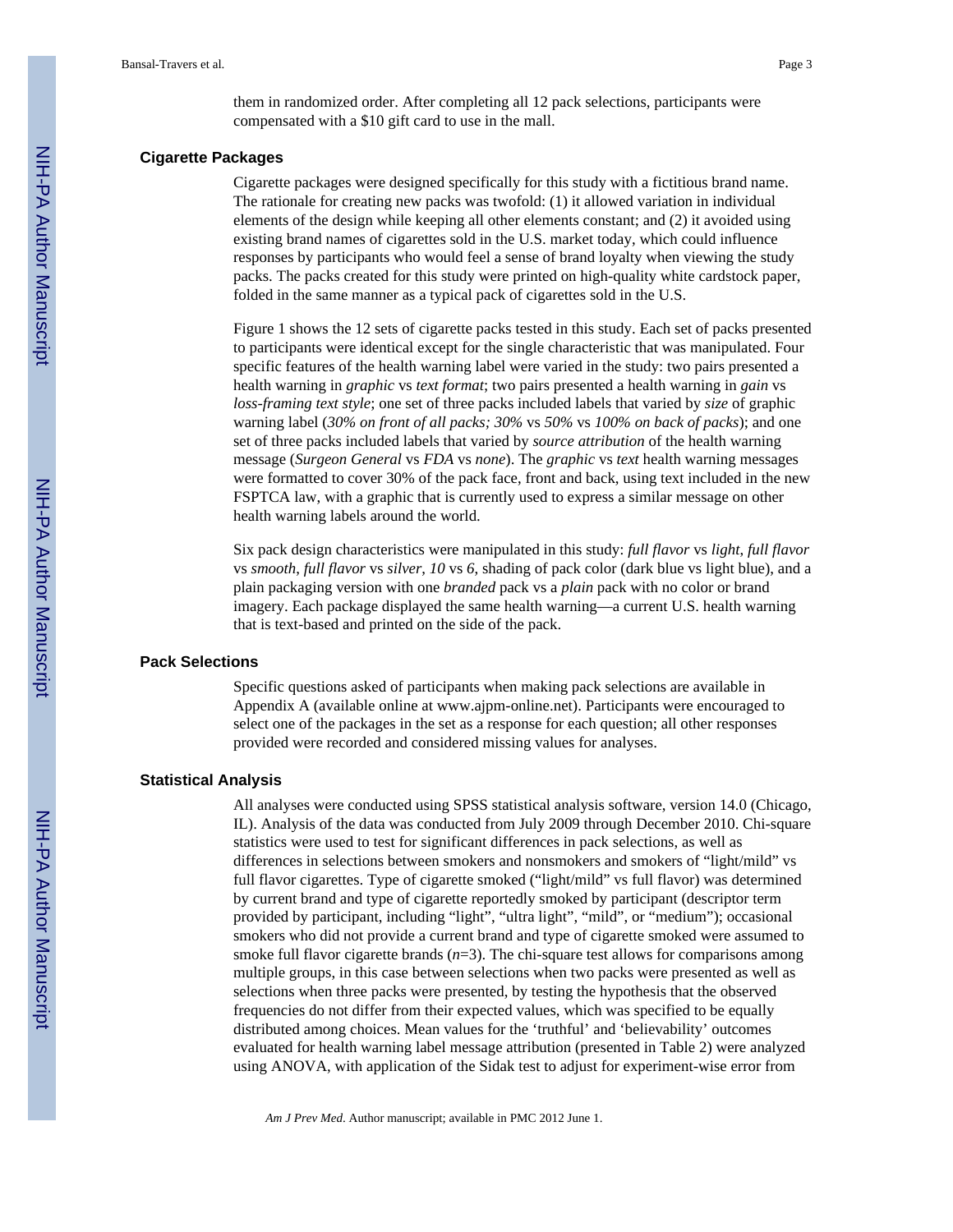multiple statistical testing. In order to examine how different pack selections might be influenced by a person's smoking status and type of cigarette smoked (among current smokers), a series of logistic regression analyses were performed.

For these analyses, the main outcome variables were the different pack selections and the independent variables were either smoking status (smoker or nonsmoker) or type of cigarette smoked ("light/mild" vs full flavor) among current smokers. The analyses were adjusted for the following variables (categoric): age in years (18–24; 25–34; 35–44; 45–54; 55–64; 65+), gender (male; female), race/ethnicity (white, non-Hispanic; black, non-Hispanic; Hispanic; Other, non-Hispanic) and education level (12 years or less; greater than 12 years), and for the smoker-only analysis, cigarettes per day  $(0-10, 11-20, 21+)$ . Where three packs were presented for selection as the dependent variable (size, attribution), multinomial logistic regression was utilized. Regression models were conducted to test if the adjusted models differ from what is presented; percentages presented in this manuscript are the unadjusted statistics.

#### **RESULTS**

#### **Sample Characteristics**

Characteristics of the sample are shown in Table 1. Smokers who participated in this study were significantly more likely to be male, younger, and have fewer years of formal education compared to the nonsmokers ( $\chi^2$  statistic, p-value <0.05). Among nonsmokers, 58% reported having ever smoked even one cigarette in their lifetime and 22% reported currently living with a smoker.

When asked questions regarding awareness of the current warning labels on cigarette packs sold in the U.S., 60% of smokers said they never or rarely noticed the labels in the last month, 87% of smokers said they did not attempt to avoid looking at or thinking about the warning labels, and 62% of smokers said that the labels made them think a little or not at all about the health risks of smoking.

Smokers were asked if their current brand choice decision was based on a number of factors, including tar and nicotine, health concerns, assistance in quitting, price, taste, or satisfaction. Of the 193 smokers (of a total of 197 smokers) who responded to questions regarding this decision, a significantly greater percentage of "light/mild" cigarette smokers, compared to full flavor cigarette smokers, stated that their current brand choice decision was based on health concerns (27% vs 4%, respectively;  $\chi^2$ =23.7, p-value<0.001) or as a way to help them quit (11% vs 2% respectively;  $\chi^2$ =6.8, p-value=0.009). A significantly greater percentage of "light/mild" smokers also considered their usual brand of cigarettes to be "a little less harmful compared to other cigarettes brands" (29% "light/mild" vs 7% full flavor cigarette smokers;  $n=194$ ;  $\chi^2=20.8$ , p-value<0.001). On the other hand, more full flavor cigarette smokers selected their current brand based on satisfaction (71% full flavor vs 55% "light/ mild" cigarette smokers;  $\chi^2$ =4.8, p-value=0.029).

As summarized in Table 2, when asked which pack they thought had the smoothest taste or which pack they would buy, a significantly greater number of participants were likely to choose the pack with the health warning label presented in a *text* format, in a smaller *size*, or with a *gain-framed* warning message. However, when asked which health warning would attract their attention, made them think about the health risks of smoking, motivated smokers to quit, and which pack they would buy to try to reduce health risks, participants chose the *graphic, larger,* and *loss-framed* warning label styles and formats (p-value<0.05). Smokers and nonsmokers also selected the *graphic, larger,* and *loss-framed* warning label styles when asked which warning they found to be the most effective (p-value < 0.001).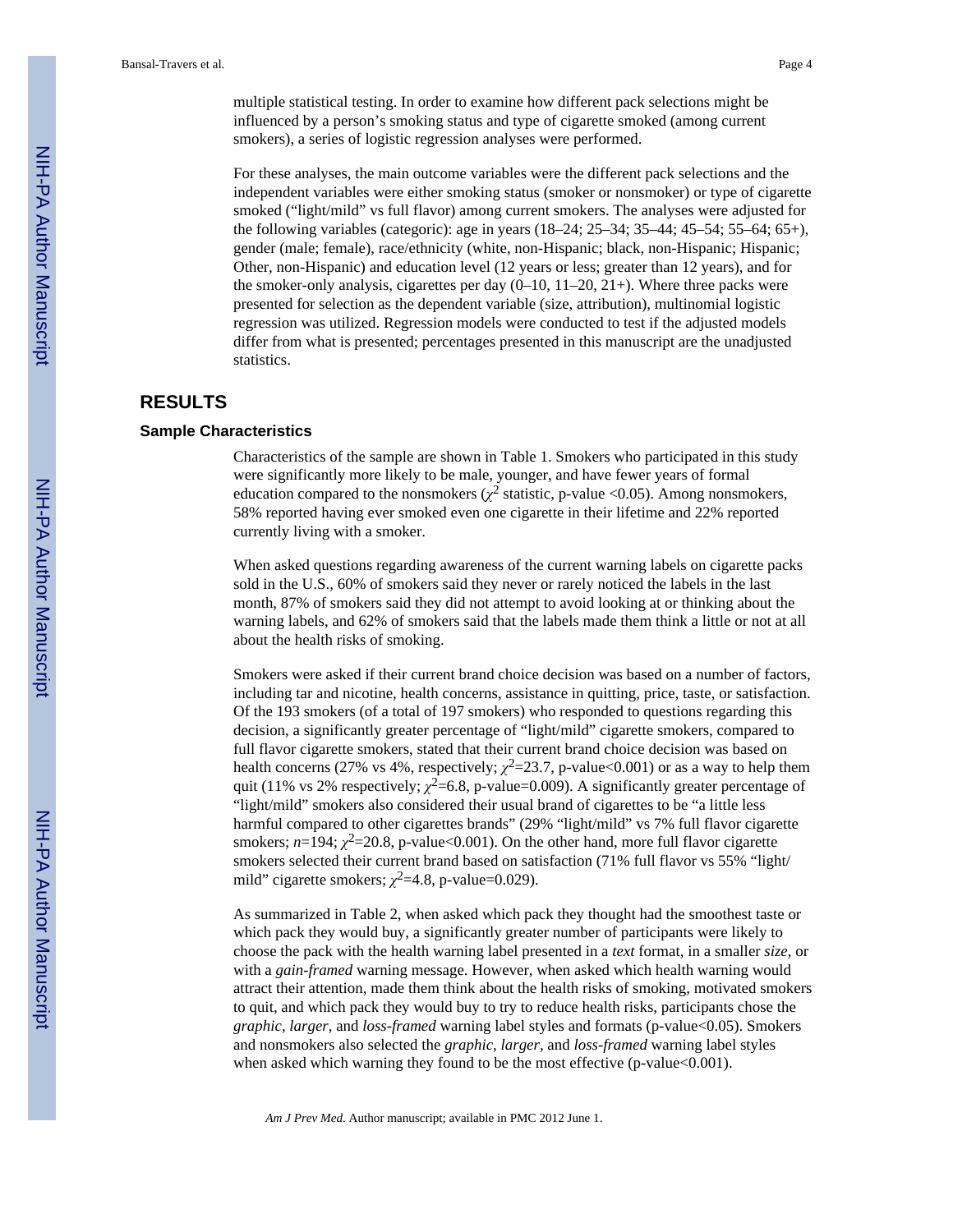#### **Pack Design Characteristics**

The results for pack selection were fairly consistent across all six sets of pack design characteristics. Nearly 90% of participants selected the package labeled *full flavor*, *10*, or with *dark blue* shading when asked which pack they perceived containing the most tar. Additionally, a significantly greater number of participants were likely to choose the pack that had the lighter color shading or descriptors that implied less risk (i.e., a lower number [*6* vs *10*], descriptors such as *light*, *smooth*, or *silver*, as compared to the pack labeled *full flavor*) when asked which of the two packs would have the smoothest taste or which pack they would buy if trying to reduce the risks to their health  $(\chi^2$  statistic, p-value<0.001). Participants were more likely to select the *branded* pack when asked which pack they thought delivered the most tar, had the smoothest taste, was more attractive, appealed to youth aged <18 years, and contained cigarettes of better quality  $(\chi^2$  statistic, p-value ≤0.001).

#### **Smokers versus Nonsmokers**

The responses of smokers and nonsmokers to the different sets of packs were similar with regards to ratings of expected delivery of tar, smoothest taste, or intentions to purchase if trying to reduce risks to their health. However, smokers were split as to which pack they might purchase, while nonsmokers consistently selected the packs that implied reduced risk. For example, when presented with two packs, one with a descriptor *full flavor* and the other with the descriptor *smooth*, nearly half of smokers selected each of the two packs (47% selected *full flavor* and 53% selected *smooth*) for purchase, while 72% of nonsmokers selected the pack labeled *smooth* ( $\chi^2$ =16.1, p-value <0.001). Results from these analyses remained consistent after logistic regression analyses were conducted, adjusting for age, gender, race/ethnicity, and education (results not presented).

Smokers were also significantly more likely than nonsmokers to select the pack with the graphic health warning when asked, compared to the pack with the text-based health warning, which health warning was more likely to attract their attention (Brain vs text warning:  $\chi^2$ =5.3, p-value=0.02; Smoker vs text warning:  $\chi^2$ =3.9, p-value=0.05), which health warning was more likely to make people think about the health risks of smoking (Brain vs text warning:  $\chi^2$ =8.2, p-value<0.01), was more likely to motivate smokers to quit (Brain vs text warning:  $\chi^2$ =4.5, p-value=0.03), and is the most effective (Brain vs text warning:  $\chi^2$ =8.3, p-value<0.01). Logistic regression analyses found that these differences were no longer significant after adjusting for age, gender, race/ethnicity, and education (results not presented). Additionally, no significant differences were detected between smokers and nonsmokers when examining selections made from sets of packs manipulated by message framing or plain packaging.

#### **Current Smokers: Full Flavor vs "Light/Mild" Brands**

Pack selections were analyzed after stratifying for smokers who currently reported smoking a full flavor versus any "light/mild" variety (light, ultra light, mild, or medium). Based on self-report, nearly 30% of smokers reported currently smoking a so-called low-tar variety of their cigarette brand. When asked to rate sets of packs that vary by descriptor for perception of smoothest taste, current smokers of "light/mild" brand cigarettes were significantly more likely to select the pack that included a descriptor that implied reduced risk: *light* ( $\chi^2$ =5.5 pvalue=0.02),  $6 \left(\chi^2 = 5.9\right)$ , p-value=0.02), or the pack with *light blue* shading  $\left(\chi^2 = 4.7\right)$  p-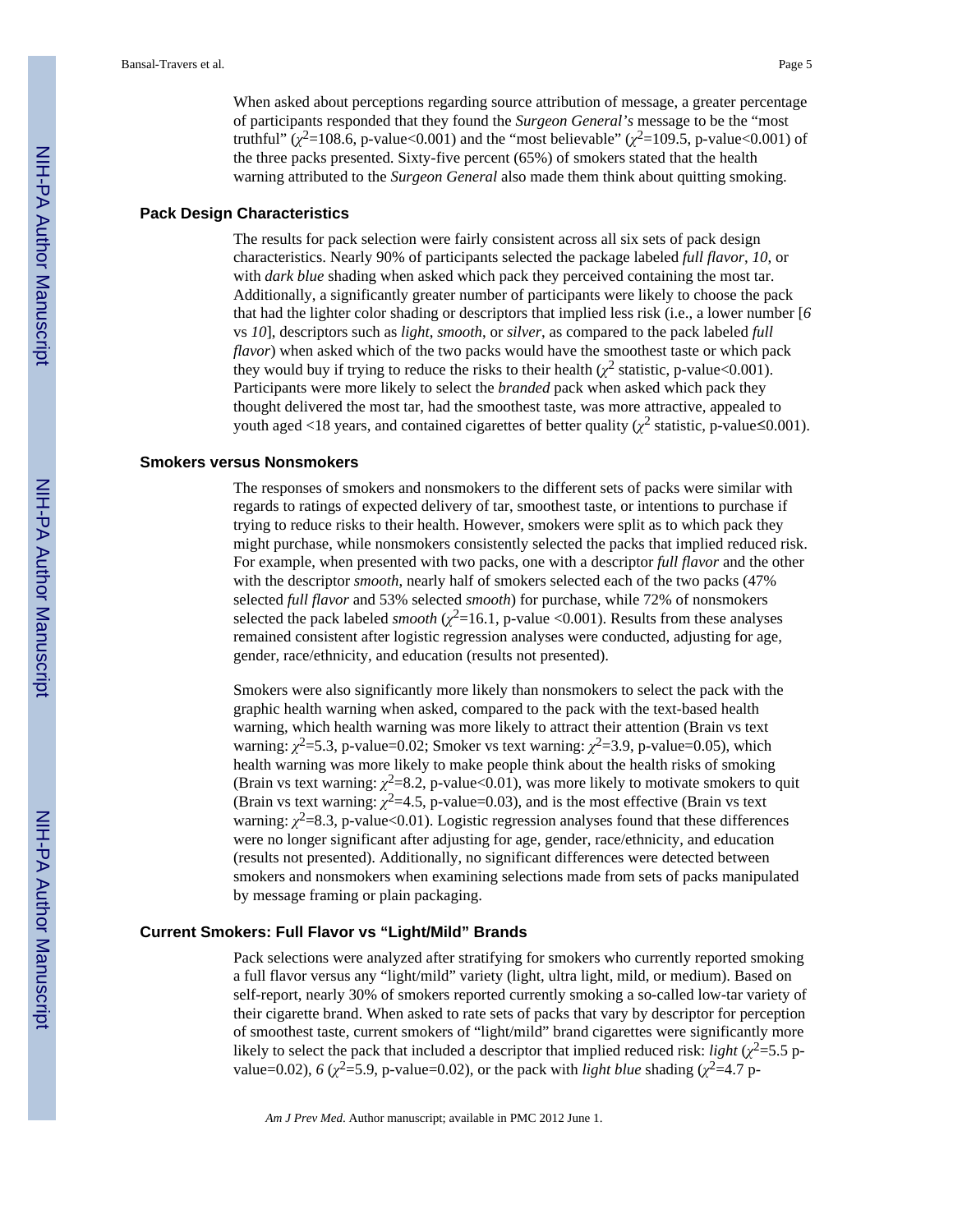value=0.03), as compared to current smokers of full flavor cigarettes. Results from these analyses remained consistent after logistic regression analyses were conducted, adjusting for age, gender, race/ethnicity, education, and cigarettes per day.

#### **DISCUSSION**

Consistent with the findings recently reported in Canada, Australia, and the UK,<sup>13, 16, 19–21</sup> the results from this study confirm the hypothesis that consumers in the U.S. rate larger, graphic health warnings that convey a loss-framed message as most effective in communicating health risk information about smoking. Also consistent with previous studies, after adjusting for demographic characteristics, these results did not vary with respect to smoking status.3, 7, 15, 17, 18, 22

The results from this study are also consistent with previous research indicating that characteristics of package design such as colors and product descriptors convey information to consumers about product characteristics and health risks.<sup>3, 7, 15,  $\bar{2}3$ , 24 Pack colors and</sup> descriptors such as *smooth*, *silver* and lower numbers, such as *6*, do in fact communicate relative risk messages to smokers and nonsmokers. This study also found that smokers of low-tar brands were more likely than smokers of full flavor cigarettes to rate the packs with lighter colors and misleading brand descriptors as lower in tar delivery and posing less risk to health, indicating that at least for some smokers, these package features influence purchasing choices. While terms such as "light", "mild", or "low" have been banned, the FSPTCA gives the FDA authority to prohibit other descriptors or pack elements (e.g., colors) that are found to mislead consumers about the differential risks among brands.<sup>5</sup>

These findings also suggest that plain packaging may reduce many of the erroneous perceptions of risk communicated through design features on cigarette packs. This finding is supported by research by Wakefield et al.<sup>24, 25</sup> as well, which found that compared with branded packs, smokers inferred that cigarettes from plain packs would be less rich in tobacco, less satisfying, and of lower-quality tobacco. Additionally, the more recent study by Wakefield et al.<sup>25</sup> found that plain packs were rated as less stylish, less sociable, and less attractive. In the present study, the use of a white background color for the plain packaging condition may offer a potential explanation for the finding that 46% of participants selecting the *branded pack* and 48% of participants selecting the *plain pack* when asked "Which one would you buy if you were trying to reduce the risks to your health?" Previous research has shown that plain packs are not perceived as less harmful when other colors, such as brown, are used as the standard background color.<sup>7</sup>

A limitation of this study the use of a sample of participants recruited from a single city in the Western New York region using a non-proportional quota sampling method, with quotas filled by smoking status. Thus, it cannot be concluded with certainty that the results from this study would necessarily generalize to a more representative sample of the U.S. population. However, although this was a relatively small sample, there was adequate statistical power to detect differences in the choice questions. In addition, the findings are highly consistent with those from other published studies that have been carried out using different populations, in different locations, and in some cases using very different methodologies.<sup>3, 7, 15, 17, 18, 22</sup> The consistency of the current findings with those previously reported lends confidence that the results presented here are internally valid and robust.

Another limitation of this study, as noted in a similar study by Hammond and Parkinson<sup>3</sup>, is the "forced choice" nature of the pack ratings. Participants were asked to choose between two packs for each question posed; this method could potentially result in endorsement of a package design that might not have been chosen otherwise. Participants who did not select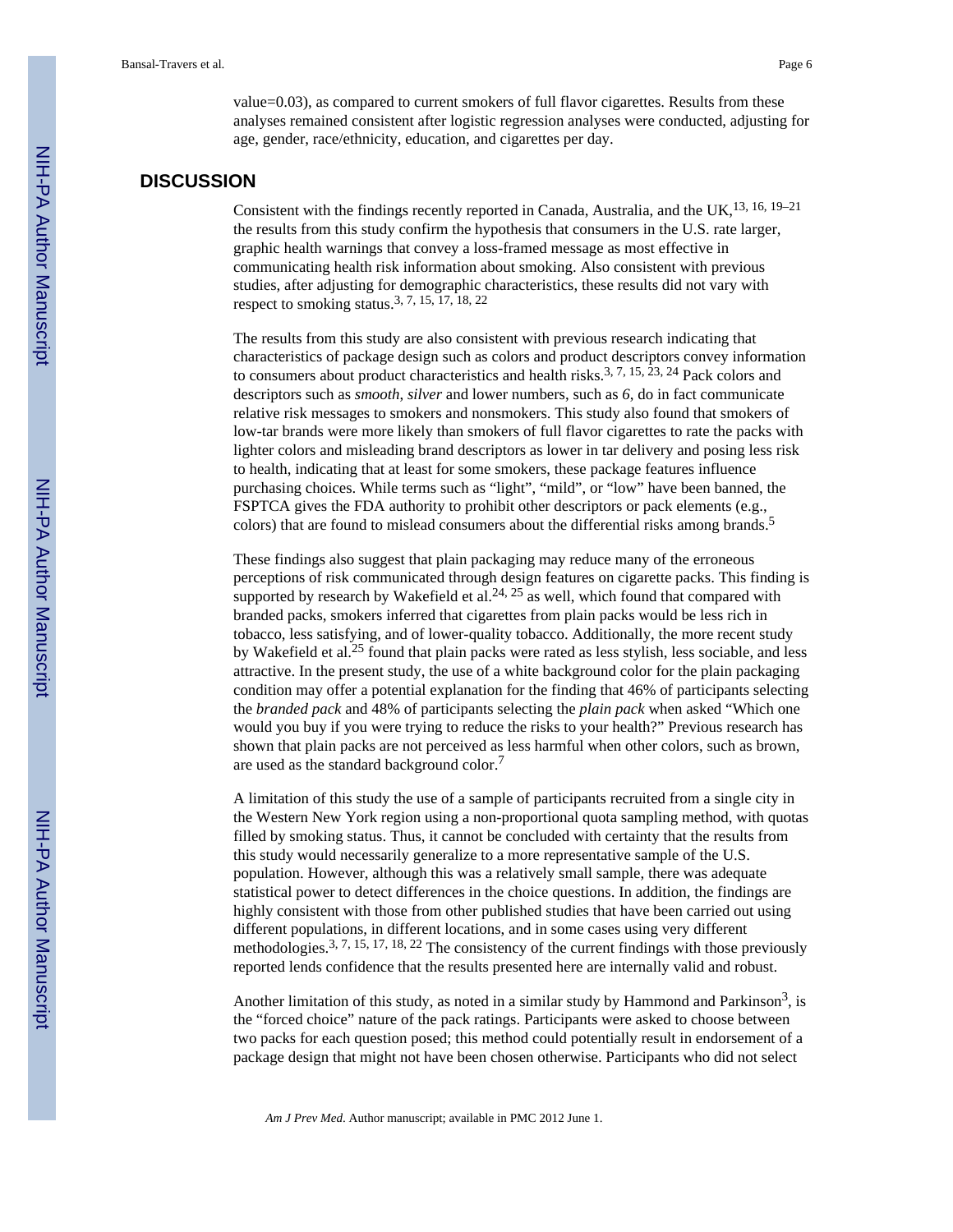either pack presented were coded as missing for analysis purposes in this study; future studies might include a valid additional response option for participants to select if they choose neither pack presented for a particular question.

The findings of this study are relevant when trying to understand how consumers are likely to respond to government mandated changes in package labeling. Although the FSPTCA barred the cigarette manufacturers from using "light," "mild" and "low" brand descriptors on cigarette packs, several cigarette manufacturers have responded to this requirement by changing their pack designs and using alternate brand descriptors (such as "gold", "silver", "blue", and "orange"). Therefore, while banning brand descriptors such as "light," "mild," and "low" is a positive step forward in reducing misperceptions that consumers hold about products that are essentially the same, manufacturers should also be barred from using colors and other package design gimmicks that perpetuate the myth of product differentiation.

#### **Supplementary Material**

Refer to Web version on PubMed Central for supplementary material.

#### **Acknowledgments**

Grateful acknowledgement is extended to Jeannine McNamara, Anushree Sharma, and Danielle Vacco for assisting in data collection for this study. This study was funded by a Developmental Research Grant from the Transdisciplinary Tobacco Use Research Center at the Roswell Park Cancer Institute, NCI grant P50 CA 111236, as well as supported in part by P01 CA138389 (Roswell Park Cancer Institute, Buffalo, New York), funded by the U.S. National Cancer Institute.

#### **References**

- 1. Slade J. The pack as advertisement. Tob Control. 1997; 6(3):169–70. [PubMed: 9396096]
- 2. Export Report prepared for: JTI Macdonald. The role of packaging seen through industry documents. Province of Quebec, District of Montreal: Supreme Court; 2001. Report No.: Defense Exhibit D–116.
- 3. Hammond D, Parkinson C. The impact of cigarette package design on perceptions of risk. J Public Health (Oxf). 2009 September; 31(3):345–53. [PubMed: 19636066]
- 4. International Agency for Research on Cancer. Methods for Evaluating Tobacco Control Policies. Vol. 12. Lyon; France: 2008. IARC Handbooks of Cancer Prevention, Tobacco Control.
- 5. Family Smoking Prevention and Tobacco Control Act., H.R.1256, H.R.1256--111th Congress, (2009).
- 6. U.S.Dist.Ct. D. See U.S. v. Philip Morris USA, Inc., et al., No. 99-CV-02496GK (Final Opinion). <http://www.tplp.org/doj>2006 August 17.
- 7. Hammond D, Dockrell M, Arnott D, Lee A, McNeill A. Cigarette pack design and perceptions of risk among UK adults and youth. Eur J Public Health. 2009 September 2.19:631–7. [PubMed: 19726589]
- 8. Cummings KM, Hyland A, Giovino GA, Hastrup J, Bauer J, Bansal MA. Are Smokers Adequately Informed about the Health Risks of Smoking and Medicinal Nicotine? Nicotine & Tobacco Research. 2004; 6(Suppl 3):S333–S340. [PubMed: 15799596]
- 9. Cummings KM, Hyland A, Bansal MA, Giovino GA. What do Marlboro Light Smokers Know about Low Tar Cigarettes? Nicotine & Tobacco Research. 2004; 6(Suppl 3):S323–S332. [PubMed: 15799595]
- 10. Kozlowski LT, Goldberg ME, Yost BA, White EL, Sweeney CT, Pillitteri JL. Smokers' misperceptions of light and ultra-light cigarettes may keep them smoking. American Journal of Preventive Medicine. 1998; 15(1):9–16. [PubMed: 9651633]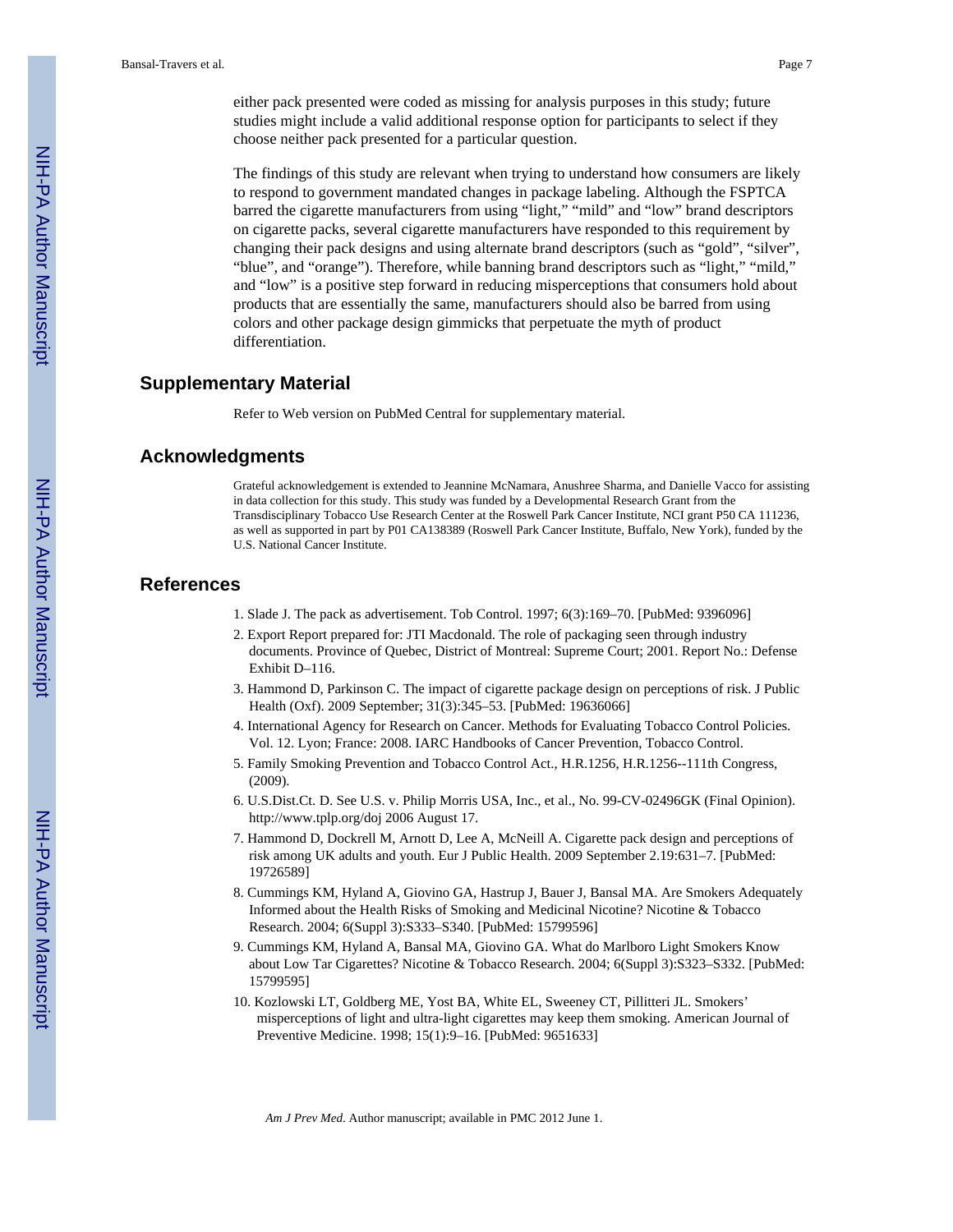- 11. Kozlowski LT, Pillitteri JL. Beliefs about "Light" and "Ultra Light" cigarettes and efforts to change those beliefs: an overview of early efforts and published research. Tob Control. 2001; 10 (Suppl 1):i12–i16. [PubMed: 11740039]
- 12. National Cancer Institute. DHHS, NIoHNCI. Smoking and Tobacco Control Monograph. Vol. 13. Bethesda, Maryland: 2001. Risks Associated with Smoking Cigarettes with Low Machine-Measured Yields of Tar and Nicotine.
- 13. Fong GT, Hammond D, Hitchman SC. The impact of pictures on the effectiveness of tobacco warnings. Bull WHO. 2009 August; 87(8):640–3. [PubMed: 19705020]
- 14. WHO. WHO Framework Convention on Tobacco Control. Geneva, Switzerland: WHO Document Production Services; 2005.
- 15. Borland R, Fong GT, Yong HH, et al. What happened to smokers' beliefs about light cigarettes when "light/mild" brand descriptors were banned in the UK? Findings from the International Tobacco Control (ITC) Four Country Survey. Tob Control. 2008 August; 17(4):256–62. [PubMed: 18426868]
- 16. Hammond D, Fong GT, Borland R, Cummings KM, McNeill A, Driezen P. Text and graphic warnings on cigarette packages: findings from the international tobacco control four country study. Am J Prev Med. 2007 March; 32(3):202–9. [PubMed: 17296472]
- 17. Kees J, Burton S, Andrews JC, Kozup J. Understanding How Graphic Pictorial Warnings Work on Cigarette Packaging. Journal of Public Policy & Marketing. 2010; 29(2):115–26.
- 18. Nonnemaker, J.; Farrelly, M.; Kamyab, K.; Busey, A.; Mann, N. Experimental Study of Graphic Cigarette Warning Labels: Final Results Report. Rockville, MD: RTI International; 2010; Report No.: RTI Project No. 0212305.007.003
- 19. Borland, R.; Wilson, N.; Fong, GT., et al. Tob Control. 2009 June 28. Impact of Graphic and Text Warnings on Cigarette Packs: Findings from Four Countries over Five Years.
- 20. Hammond D, Fong GT, McDonald PW, Cameron R, Brown KS. Impact of the graphic Canadian warning labels on adult smoking behaviour. Tob Control. 2003 December 12.4:391–5. [PubMed: 14660774]
- 21. Goodall C, Appiah O. Adolescents' perceptions of Canadian cigarette package warning labels: investigating the effects of message framing. Health Commun. 2008 March; 23(2):117–27. [PubMed: 18443999]
- 22. Thrasher JF, Rousu MC, naya-Ocampo R, Reynales-Shigematsu LM, rillo-Santillan E, Hernandez-Avila M. Estimating the impact of different cigarette package warning label policies: the auction method. Addict Behav. 2007 December; 32(12):2916–25. [PubMed: 17630221]
- 23. Wakefield M, Letcher T. My pack is cuter than your pack. Tob Control. 2002 June; 11(2):154–6. [PubMed: 12035011]
- 24. Wakefield M, Morley C, Horan JK, Cummings KM. The cigarette pack as image: new evidence from tobacco industry documents. Tob Control. 2002 March; 11(Suppl 1):I73–I80. [PubMed: 11893817]
- 25. Wakefield MA, Germain D, Durkin SJ. How does increasingly plainer cigarette packaging influence adult smokers' perceptions about brand image? An experimental study. Tob Control. 2008 December; 17(6):416–21. [PubMed: 18827035]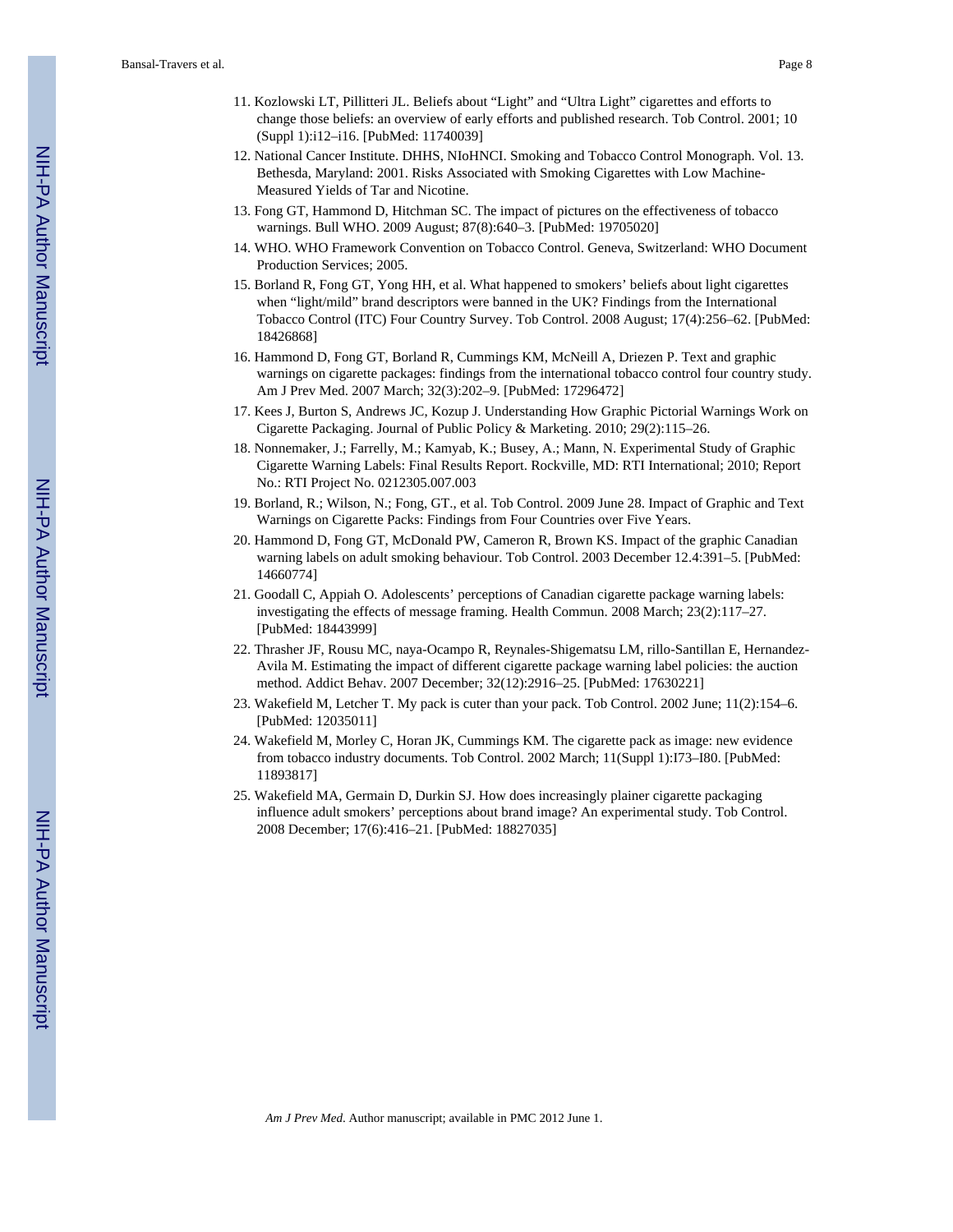| Guestina<br>$-11111$                                    | <b>CONTRACT</b><br>Conveilies are<br><b>MARKET</b>                   | ---<br>$-$<br>---                                                | <b>MARINER</b><br><b>Counties</b> count<br>shrikes and<br><b>Not desses</b> | <b>BUTING SHOULD</b><br><b>MARY VS</b><br><b>BRINGING GALLER</b>          | tehne.<br><b>Charles</b><br><b>Bally Critical</b> | <b>GUTTING BASING</b><br><b>WHILE RESERVE</b><br>or anyme ranger | <b>BOARD CARD BOOK</b><br><b><i>OW: THREAT COM BR</i></b> |
|---------------------------------------------------------|----------------------------------------------------------------------|------------------------------------------------------------------|-----------------------------------------------------------------------------|---------------------------------------------------------------------------|---------------------------------------------------|------------------------------------------------------------------|-----------------------------------------------------------|
| <b>MAYFAIR</b>                                          | <b>MAYFAIR</b>                                                       | <b>MAYFAIR</b>                                                   | <b>MAYFAIR</b>                                                              | <b>MAYFAIR</b>                                                            | <b>MAYFAIR</b>                                    | <b>MAYFAIR</b>                                                   | <b>MAYFAIR</b>                                            |
|                                                         |                                                                      |                                                                  |                                                                             |                                                                           |                                                   |                                                                  |                                                           |
| Graphic                                                 | Tax<br>Graphic vs text warning: Addiction                            | Graphic<br>Graphic vs text warning: Disease                      | Task                                                                        | Gain                                                                      | Loss<br>Gain vs loss framing: Emphysema           | Gain                                                             | Lean.<br>Gain vs loss framing: Mouth cancer               |
|                                                         |                                                                      |                                                                  |                                                                             |                                                                           |                                                   |                                                                  |                                                           |
| MAYFAIR                                                 | <b>MAYFAIR</b>                                                       | MAYFAIR                                                          | MAYFAIR                                                                     | <b>MAYFAIR</b>                                                            | <b>MAYFAIR</b>                                    | <b>MAYFAIR</b>                                                   | MAYFAIR                                                   |
| <b>FULL FLOWS</b>                                       | LIGIT                                                                | <b><i>SMOOTH</i></b>                                             | <b>NUMBER</b>                                                               |                                                                           | 20 CELARETTES                                     | 10                                                               | R.                                                        |
| Full finance                                            | Full financias labi                                                  | Full Revor vs smooth<br>Descriptor tennis                        | Full Steate us silver                                                       | Dark                                                                      | <b>Light</b><br>Dark vs light shading             | 10                                                               | ×<br>Number <sub>10</sub> vs 6                            |
|                                                         |                                                                      |                                                                  |                                                                             |                                                                           | <b>TANK</b>                                       |                                                                  |                                                           |
| <b>Wallen</b><br>--<br>tere and<br>--<br><b>MAYFAIR</b> | <b>Telepin</b><br><b>DOM OF</b><br>tensor<br>ninu.<br><b>MAYFAIR</b> | <b>MARINE</b><br><b>Tabacco smoke can</b><br>harm your children. | <b>MARK</b><br><b>STANTON CARD LAWAY</b><br><b>MAYFAIR</b>                  | <b>BANKER SCHOOLS</b><br><b>TRANSFERS SAVAS FRANCIS</b><br><b>MAYEAIR</b> | state.<br>DEMANT RA LAVES LINESIN<br>MAYFAIR      | <b>MAYFAIR</b><br><b>CONTRACTOR</b>                              | MAYFAIR<br>30 OGANETIES                                   |
| MAG                                                     | <b>SZW</b><br>Size of warning labet 30% vs 50% vs 100%               | 100%                                                             | <b>Alcohol</b>                                                              | Surgeon General<br>Attribution of message: Surgeon General vs FDA vs none | <b>EDA</b>                                        | Eranded                                                          | <b>Distr</b><br>Plain packaging                           |
|                                                         |                                                                      |                                                                  |                                                                             |                                                                           |                                                   |                                                                  |                                                           |

#### **Figure 1.**

Sets of cigarette packs presented to participants illustrating warning label style, message framing, size, attribution, and design characteristics FDA, U.S. Food and Drug Administration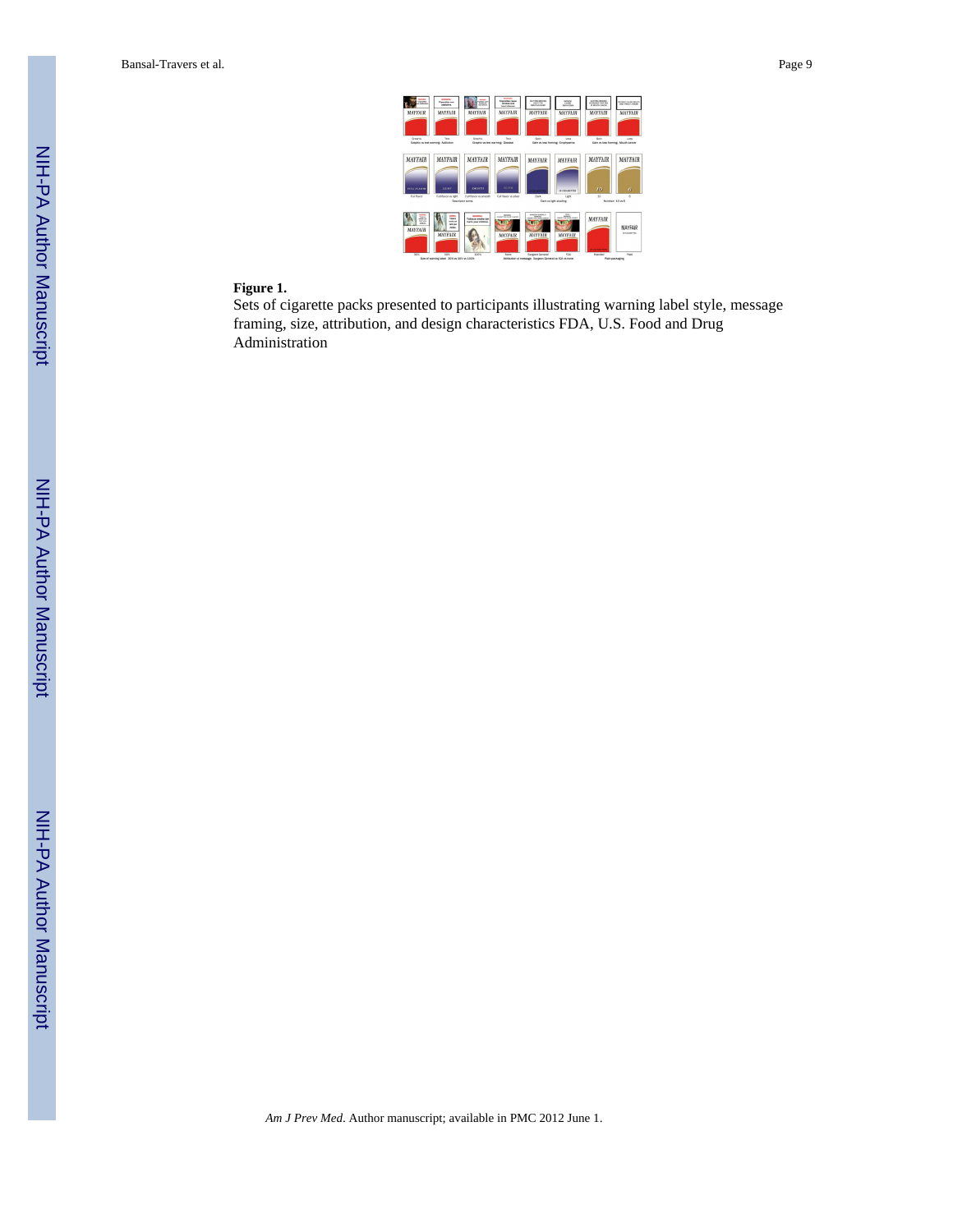NIH-PA Author Manuscript

NIH-PA Author Manuscript

# **Table 1**

Demographics and tobacco use characteristics of sample of adult smokers and nonsmokers from western New York, Demographics and tobacco use characteristics of sample of adult smokers and nonsmokers from western New York, n=397

|                                          | <b>Smokers</b>  |                          |                 | Nonsmokers               | Total          |                 |
|------------------------------------------|-----------------|--------------------------|-----------------|--------------------------|----------------|-----------------|
|                                          | $n = 197$       |                          | $n = 200$       |                          | $n = 397$      |                 |
| Demographic characteristic               | z               | $\%$                     | z               | $\%$                     | z              | $\%$            |
| Age (years)*                             |                 |                          |                 |                          |                |                 |
| $18 - 24$                                | 80              | $\frac{1}{4}$            | 73              | 57                       | 153            | $\overline{39}$ |
| $-34$<br>25                              | 24              | 27                       | 39              | $\approx$                | 93             | 23              |
| $35 - 44$                                | $\overline{31}$ | $\frac{6}{1}$            | $\mathfrak{D}$  | $\overline{16}$          | 63             | $\overline{16}$ |
| $45 - 54$                                | $\approx$       | $\Xi$                    | $\Omega$        | $\approx$                | $\Theta$       | $\Xi$           |
| $\geq 55$                                | $\overline{c}$  | $\overline{ }$           | 36              | $\overline{19}$          | 48             | $\overline{12}$ |
| Gender $^\ast$                           |                 |                          |                 |                          |                |                 |
| Male                                     | 118             | 8                        | 85              | 43                       | 203            | 51              |
| Female                                   | 56              | $\Theta$                 | 115             | 58                       | 194            | $\frac{9}{4}$   |
| Race/ethnicity                           |                 |                          |                 |                          |                |                 |
| White, non-Hispanic                      | 134             | $^{8}$                   | 149             | 75                       | 283            | $\overline{7}$  |
| Black, non-Hispanic                      | 35              | $\frac{8}{18}$           | $\mathfrak{L}7$ | 4                        | $\mathcal{O}$  | $\overline{16}$ |
| Hispanic                                 | ᅼ               | $\overline{ }$           | $\overline{13}$ | $\overline{ }$           | 27             | $\overline{ }$  |
| Other, non-Hispanic                      | $\mathbf{r}$    | r                        | $\overline{10}$ | $\mathbf{v}$             | 23             | $\circ$         |
| Refused                                  |                 |                          |                 | $\overline{\phantom{0}}$ | $\sim$         |                 |
| Highest level of education <sup>*</sup>  |                 |                          |                 |                          |                |                 |
| Grade school or some high school         | ص               | $\circ$                  | 4               | $\sim$                   | $\supseteq$    | $\sim$          |
| Completed high school                    | 2               | $\mathcal{L}$            | 47              | $\overline{c}$           | $\frac{14}{1}$ | $^{29}$         |
| Technical or trade school                | 46              | 23                       | $\mathbf{e}$    | 51                       | 75             | $\overline{0}$  |
| Some university                          | 48              | $\overline{\mathcal{L}}$ | 43              | 22                       | $\overline{5}$ | 23              |
| Completed university degree              | 28              | 그                        | $\infty$        | $\frac{30}{2}$           | 88             | $\overline{c}$  |
| Postgraduate degree                      | $\sim$          |                          | $\overline{1}$  | $\sigma$                 | $\overline{1}$ | $\mathbf{v}$    |
| Current tobacco use (among smokers only) |                 |                          |                 |                          |                |                 |
| Some days (even a puff in last 30 days)  | 55              | 28                       | ÷               |                          | ł              | ł               |
| Every day                                | 142             | 52                       | ÷               | ÷                        | f.             |                 |
| Cigarettes per day (median=17)           |                 |                          |                 |                          |                |                 |
| $0 - 10$                                 | 77              | $\overline{39}$          |                 |                          |                |                 |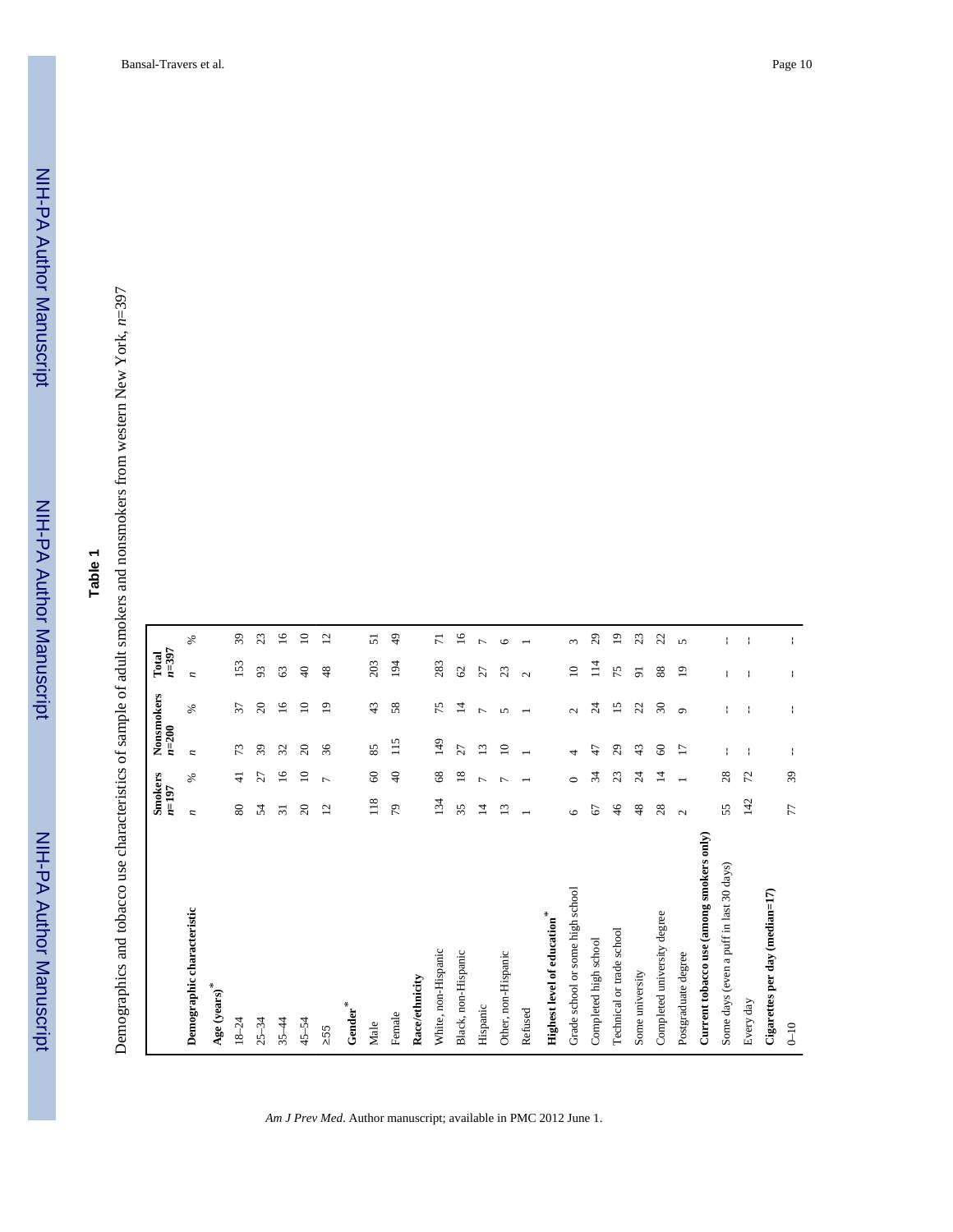#### Bansal-Travers et al. Page 11

NIH-PA Author Manuscript NIH-PA Author Manuscript

NIH-PA Author Manuscript

NIH-PA Author Manuscript

NIH-PA Author Manuscript

NIH-PA Author Manuscript

|                         | Smokers<br>$n=197$ |                   | Nonsmokers<br>$n = 200$ |              | $n = 397$<br>Total |              |  |
|-------------------------|--------------------|-------------------|-------------------------|--------------|--------------------|--------------|--|
| $11 - 20$               | 51                 | 26                | ł                       | ł            | ł                  | ł            |  |
| 21 or more              | 69                 | 35                | ł                       | ł            | ł                  | ł            |  |
| Ever tried to quit      |                    |                   |                         |              |                    |              |  |
| $\frac{1}{2}$           | 47                 | $\overline{c}$    | ł                       | ł            | ł                  | ł            |  |
| Yes                     | 150                | 76                | $\mathbf{I}$            | $\mathbf{I}$ | ł                  | ł            |  |
| Planning to quit        |                    |                   |                         |              |                    |              |  |
| $<1$ month              | 48                 | $\overline{24}$   | ł                       | ł            | ł                  | ł            |  |
| $1-6$ months            | 49                 | 25                | ł                       | $\mathsf I$  | $\mathsf I$        | $\mathbf{I}$ |  |
| >6 months               | 59                 | $\boldsymbol{30}$ | ł                       | ł            | ł                  | I            |  |
| Not planning to quit    | 4                  | $\overline{z}$    | $\mathbf{I}$            | ł            | ł                  | ł            |  |
| Time to first cigarette |                    |                   |                         |              |                    |              |  |
| <b>≤</b> minutes        | $\frac{4}{3}$      | ត                 | ł                       | ł            | ł                  | ł            |  |
| 6-30 minutes            | 35                 | $^{18}$           | ł                       | ł            | ł                  | ł            |  |
| 31-60 minutes           | 37                 | $\overline{0}$    | ł                       | ł            | ł                  | $\mathbf{I}$ |  |
| >60 minutes             | 84                 | 43                | ł                       | ł            | ł                  | ŧ            |  |
|                         |                    |                   |                         |              |                    |              |  |

Significant differences detected between smokers and nonsmokers, chi-square statistic, p-value<0.05.

*\**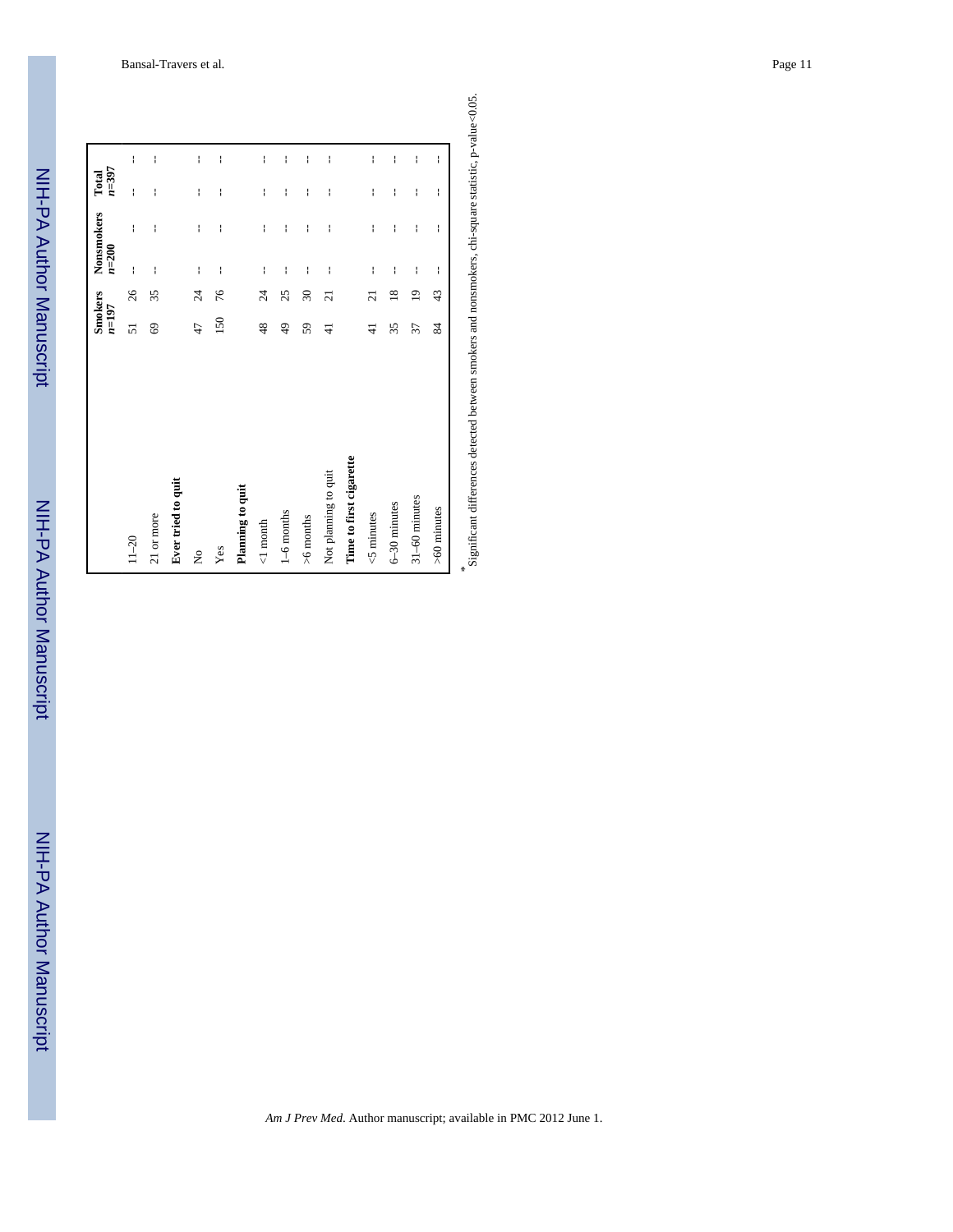| and the state of the state of the state of the state of the state of the state of the state of the state of th |
|----------------------------------------------------------------------------------------------------------------|
|                                                                                                                |
|                                                                                                                |
|                                                                                                                |
|                                                                                                                |
| פייווי⊃                                                                                                        |
|                                                                                                                |
|                                                                                                                |
|                                                                                                                |
|                                                                                                                |
|                                                                                                                |
| <u>ימו ומה</u>                                                                                                 |
|                                                                                                                |
|                                                                                                                |
|                                                                                                                |
|                                                                                                                |
|                                                                                                                |
|                                                                                                                |
|                                                                                                                |
|                                                                                                                |
| Ê                                                                                                              |
|                                                                                                                |
|                                                                                                                |
|                                                                                                                |

| с<br>ч |  |
|--------|--|
| ω      |  |
| ٦      |  |
| ĸ      |  |

| Plain Packaging<br><b>Full flavor vs Silver</b><br>Plain<br>N/A<br>37%<br>25%<br>18%<br>48%<br>Silver<br>Loss<br>84%<br>59%<br>65%<br>68%<br>72%<br>78%<br>15%<br>14%<br>52%<br>32%<br><b>Branded</b><br>$54%$ ***<br>69%<br>81%<br>46%<br>$\mathbb{X}^{\mathsf{A}}$<br>Full flavor<br>Gain<br>83%<br>68%<br>$81\%$<br>15%<br>41%<br>25%<br>35%<br>32%<br>46%<br>18%<br>Missing*<br>$25%$ <sup><math>a</math></sup><br>15%<br>18%<br>3%<br>3%<br>Size of Warning Label: 30% vs 50% vs 100%<br>Missing*<br>$M$ issing $*$<br>$1\%$<br>1%<br>$1\%$<br>0%<br>2%<br>1%<br>5%<br>1%<br>2%<br>4%<br><b>Full flavor vs Smooth</b><br>$100\%$<br>56%<br>53%<br>71%<br>12%<br>14%<br>Smooth<br>Text<br>83%<br>94%<br>88%<br>62%<br>10%<br>14%<br>40%<br>11%<br>$9\%$<br>5%<br>Full flavor<br>50%<br>16%<br>11%<br>11%<br>Graphic<br>2%<br>5%<br>89%<br>86%<br>58%<br>$91\%$<br>89%<br>91%<br>16%<br>37%<br>5%<br>9%<br>Missing <sup>*</sup><br>${\bf M}$ issing $^*$<br>$30\%$<br>55%<br>73%<br>24%<br>34%<br>$1\%$<br>2%<br>$1\%$<br>$1\%$<br>$1\%$<br>4%<br>1%<br>$0\%$<br>2%<br>2%<br>0%<br>Full flavor vs Light<br>Light<br>83%<br>77%<br>62%<br>94%<br>Text<br>14%<br>43%<br>10%<br>10%<br>4%<br>$8\%$<br>Which one would you buy if you were trying to reduce the<br>Full flavor<br>Graphic<br>55% **<br>86%<br>91%<br>89%<br>90%<br>92%<br>16%<br>22%<br>38%<br>$4\%$<br>were trying to reduce the risks to<br>your health?<br>Which one would you buy if you<br>Which one would you buy if you<br>were trying to reduce the risks to<br>your health?<br>Think about the health risks of<br>Which one would you buy?<br>Which one would you buy?<br>Which one would you buy?<br>Motivate smokers to quit<br>Attract attention<br>Attract attention<br>Smoothest taste<br>Smoothest taste<br>Most effective<br>MEASURES<br><b>MEASURES</b><br>smoking<br>Most tar<br>Most tar | <b>MEASURES</b>       |  | Graphic vs Text Warning: Addiction | Graphic vs Text Warning: Disease |  |  | Gain vs Loss Framing: Emphysema                   |          |                                 |                       | Gain vs Loss Framing: Mouth Cancer |
|----------------------------------------------------------------------------------------------------------------------------------------------------------------------------------------------------------------------------------------------------------------------------------------------------------------------------------------------------------------------------------------------------------------------------------------------------------------------------------------------------------------------------------------------------------------------------------------------------------------------------------------------------------------------------------------------------------------------------------------------------------------------------------------------------------------------------------------------------------------------------------------------------------------------------------------------------------------------------------------------------------------------------------------------------------------------------------------------------------------------------------------------------------------------------------------------------------------------------------------------------------------------------------------------------------------------------------------------------------------------------------------------------------------------------------------------------------------------------------------------------------------------------------------------------------------------------------------------------------------------------------------------------------------------------------------------------------------------------------------------------------------------------------------------------------------------------------------------------------------------------|-----------------------|--|------------------------------------|----------------------------------|--|--|---------------------------------------------------|----------|---------------------------------|-----------------------|------------------------------------|
|                                                                                                                                                                                                                                                                                                                                                                                                                                                                                                                                                                                                                                                                                                                                                                                                                                                                                                                                                                                                                                                                                                                                                                                                                                                                                                                                                                                                                                                                                                                                                                                                                                                                                                                                                                                                                                                                            |                       |  |                                    |                                  |  |  | $M$ issing $\stackrel{*}{\underline{\mathbf{s}}}$ | Gain     |                                 | Loss                  | Missing*                           |
|                                                                                                                                                                                                                                                                                                                                                                                                                                                                                                                                                                                                                                                                                                                                                                                                                                                                                                                                                                                                                                                                                                                                                                                                                                                                                                                                                                                                                                                                                                                                                                                                                                                                                                                                                                                                                                                                            |                       |  |                                    |                                  |  |  | 0%                                                | 25%      |                                 | 75%                   | 1%                                 |
|                                                                                                                                                                                                                                                                                                                                                                                                                                                                                                                                                                                                                                                                                                                                                                                                                                                                                                                                                                                                                                                                                                                                                                                                                                                                                                                                                                                                                                                                                                                                                                                                                                                                                                                                                                                                                                                                            |                       |  |                                    |                                  |  |  | 2%                                                | 72%      |                                 | 25%                   | 3%                                 |
|                                                                                                                                                                                                                                                                                                                                                                                                                                                                                                                                                                                                                                                                                                                                                                                                                                                                                                                                                                                                                                                                                                                                                                                                                                                                                                                                                                                                                                                                                                                                                                                                                                                                                                                                                                                                                                                                            |                       |  |                                    |                                  |  |  | 1%                                                | 63%      |                                 | 34%                   | 3%                                 |
|                                                                                                                                                                                                                                                                                                                                                                                                                                                                                                                                                                                                                                                                                                                                                                                                                                                                                                                                                                                                                                                                                                                                                                                                                                                                                                                                                                                                                                                                                                                                                                                                                                                                                                                                                                                                                                                                            |                       |  |                                    |                                  |  |  | $1\%$                                             | 16%      |                                 | 83%                   | 0%                                 |
|                                                                                                                                                                                                                                                                                                                                                                                                                                                                                                                                                                                                                                                                                                                                                                                                                                                                                                                                                                                                                                                                                                                                                                                                                                                                                                                                                                                                                                                                                                                                                                                                                                                                                                                                                                                                                                                                            |                       |  |                                    |                                  |  |  | $1\%$                                             | 40%      |                                 | 60%                   | 0%                                 |
|                                                                                                                                                                                                                                                                                                                                                                                                                                                                                                                                                                                                                                                                                                                                                                                                                                                                                                                                                                                                                                                                                                                                                                                                                                                                                                                                                                                                                                                                                                                                                                                                                                                                                                                                                                                                                                                                            |                       |  |                                    |                                  |  |  | 0%                                                | 24%      |                                 | 76%                   | 0%                                 |
|                                                                                                                                                                                                                                                                                                                                                                                                                                                                                                                                                                                                                                                                                                                                                                                                                                                                                                                                                                                                                                                                                                                                                                                                                                                                                                                                                                                                                                                                                                                                                                                                                                                                                                                                                                                                                                                                            |                       |  |                                    |                                  |  |  |                                                   |          |                                 | Dark vs Light Shading |                                    |
|                                                                                                                                                                                                                                                                                                                                                                                                                                                                                                                                                                                                                                                                                                                                                                                                                                                                                                                                                                                                                                                                                                                                                                                                                                                                                                                                                                                                                                                                                                                                                                                                                                                                                                                                                                                                                                                                            |                       |  |                                    |                                  |  |  | $M$ issing $*$                                    | Dark     |                                 | Light                 | ${\bf M}$ issing $^*$              |
|                                                                                                                                                                                                                                                                                                                                                                                                                                                                                                                                                                                                                                                                                                                                                                                                                                                                                                                                                                                                                                                                                                                                                                                                                                                                                                                                                                                                                                                                                                                                                                                                                                                                                                                                                                                                                                                                            |                       |  |                                    |                                  |  |  | 5%                                                | 87%      |                                 | 5%                    | 8%                                 |
|                                                                                                                                                                                                                                                                                                                                                                                                                                                                                                                                                                                                                                                                                                                                                                                                                                                                                                                                                                                                                                                                                                                                                                                                                                                                                                                                                                                                                                                                                                                                                                                                                                                                                                                                                                                                                                                                            |                       |  |                                    |                                  |  |  | 2%                                                | 20%      |                                 | 76%                   | 5%                                 |
|                                                                                                                                                                                                                                                                                                                                                                                                                                                                                                                                                                                                                                                                                                                                                                                                                                                                                                                                                                                                                                                                                                                                                                                                                                                                                                                                                                                                                                                                                                                                                                                                                                                                                                                                                                                                                                                                            |                       |  |                                    |                                  |  |  | 1%                                                | 37%      |                                 | 61%                   | 2%                                 |
|                                                                                                                                                                                                                                                                                                                                                                                                                                                                                                                                                                                                                                                                                                                                                                                                                                                                                                                                                                                                                                                                                                                                                                                                                                                                                                                                                                                                                                                                                                                                                                                                                                                                                                                                                                                                                                                                            |                       |  |                                    |                                  |  |  | $4\%$                                             | $8\%$    |                                 | 87%                   | 5%                                 |
|                                                                                                                                                                                                                                                                                                                                                                                                                                                                                                                                                                                                                                                                                                                                                                                                                                                                                                                                                                                                                                                                                                                                                                                                                                                                                                                                                                                                                                                                                                                                                                                                                                                                                                                                                                                                                                                                            |                       |  |                                    |                                  |  |  |                                                   |          |                                 | Number: 10 vs 6       |                                    |
|                                                                                                                                                                                                                                                                                                                                                                                                                                                                                                                                                                                                                                                                                                                                                                                                                                                                                                                                                                                                                                                                                                                                                                                                                                                                                                                                                                                                                                                                                                                                                                                                                                                                                                                                                                                                                                                                            |                       |  |                                    |                                  |  |  |                                                   | Missing* | $\bullet$<br>$\mathbf{a}$       |                       | Missing*                           |
|                                                                                                                                                                                                                                                                                                                                                                                                                                                                                                                                                                                                                                                                                                                                                                                                                                                                                                                                                                                                                                                                                                                                                                                                                                                                                                                                                                                                                                                                                                                                                                                                                                                                                                                                                                                                                                                                            |                       |  |                                    |                                  |  |  |                                                   | $9\%$    | $8\%$<br>88%                    |                       | 5%                                 |
|                                                                                                                                                                                                                                                                                                                                                                                                                                                                                                                                                                                                                                                                                                                                                                                                                                                                                                                                                                                                                                                                                                                                                                                                                                                                                                                                                                                                                                                                                                                                                                                                                                                                                                                                                                                                                                                                            |                       |  |                                    |                                  |  |  |                                                   | 6%       | 71%<br>22%                      |                       | 7%                                 |
|                                                                                                                                                                                                                                                                                                                                                                                                                                                                                                                                                                                                                                                                                                                                                                                                                                                                                                                                                                                                                                                                                                                                                                                                                                                                                                                                                                                                                                                                                                                                                                                                                                                                                                                                                                                                                                                                            |                       |  |                                    |                                  |  |  |                                                   | N/A      | ${\rm N/A}$<br>$\sum_{i=1}^{n}$ |                       | $\sum_{i=1}^{n}$                   |
|                                                                                                                                                                                                                                                                                                                                                                                                                                                                                                                                                                                                                                                                                                                                                                                                                                                                                                                                                                                                                                                                                                                                                                                                                                                                                                                                                                                                                                                                                                                                                                                                                                                                                                                                                                                                                                                                            |                       |  |                                    |                                  |  |  |                                                   | $1\%$    | $56%$ ***<br>42%                |                       | 2%                                 |
|                                                                                                                                                                                                                                                                                                                                                                                                                                                                                                                                                                                                                                                                                                                                                                                                                                                                                                                                                                                                                                                                                                                                                                                                                                                                                                                                                                                                                                                                                                                                                                                                                                                                                                                                                                                                                                                                            | risks to your health? |  |                                    |                                  |  |  |                                                   | 6%       | 89%<br>$8\%$                    |                       | 3%                                 |